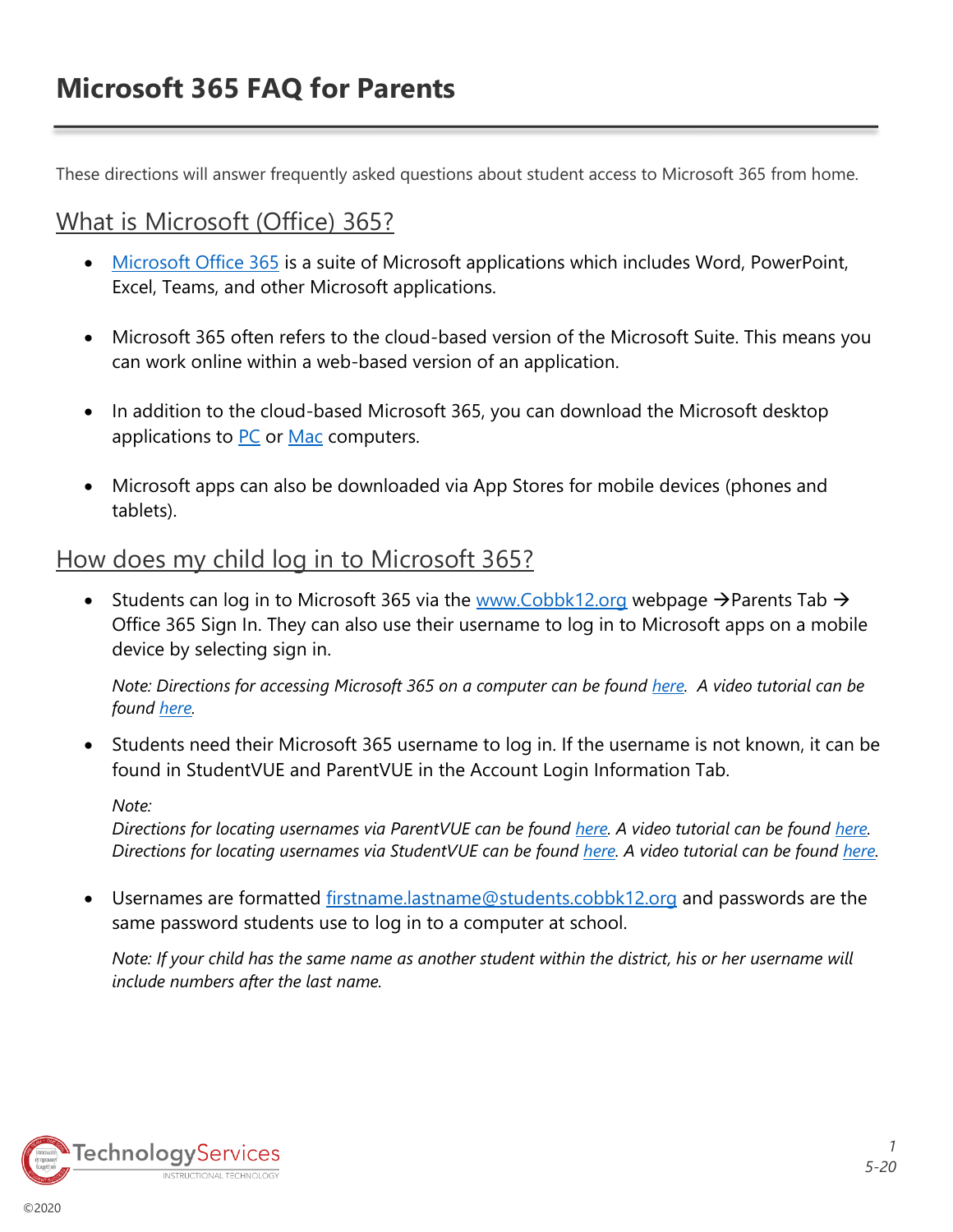## How do I change my child's permission for Microsoft 365 access?

• All Cobb students are given access to their Microsoft 365 account-unless parents opt them out of the services.

*Note: Student permissions can be viewed or changed via ParentVUE. Directions can be found [here.](http://www.cobbk12.org/centraloffice/InstructionalTechnology/CR/Office2016/O365-ParentVUEOptIn.pdf) A video tutorial can be found [here.](https://streamingcobb.cobbk12.org/Panopto/Pages/Viewer.aspx?id=67bb4173-4e30-4300-93ff-de50fd29aa90)*

#### Where can I go for Microsoft 365 support?

- The Instructional Technology Department maintains this [support page](http://www.cobbk12.org/centraloffice/InstructionalTechnology/CR/Microsoft/Microsoft.aspx) with links to commonly used resources.
- Microsoft maintains this [support page](https://support.microsoft.com/en-us/microsoft-365) for Microsoft 365.

#### How do multiple children use the same computer at home?

- If your computer allows for multiple user profiles, it is recommended to set up a user profile for each child. You can bookmark or create shortcuts for frequently used apps and use *remember password* functions. This will allow each child to log on to a shared computer using an individual user profile, which creates easy access to his or her individual apps and avoids issues with conflicting credentials from additional users.
- Alternately, each child can log out and the browser cache can be cleared upon completion of a work session to help reduce login issues.
- Multiple children can use the same device by opening individual private windows in a web browser. For private browsing windows in Google Chrome, use [Incognito mode.](https://support.google.com/chrome/answer/95464?co=GENIE.Platform%3DDesktop&hl=en) For private browsing windows in Microsoft Edge, use **InPrivate browsing.** Student login information is not saved or cached by the computer as no history is saved by the browser. This allows access to each student's account avoiding those of other children or users in the household.
- For more information on multiple children using the same device, [click here.](http://www.cobblearning.net/ccsdintech/2020/04/15/tips-for-sharing-a-computer/)

#### Does Microsoft 365 work on all computers?

- The online version of Microsoft 365, which autosaves documents in the cloud, works on most computers. The few exceptions are older model computers and devices that can no longer be updated.
- Students with Chromebooks are limited to the online version only. It is not possible to download the Microsoft Suite applications to a Chromebook.

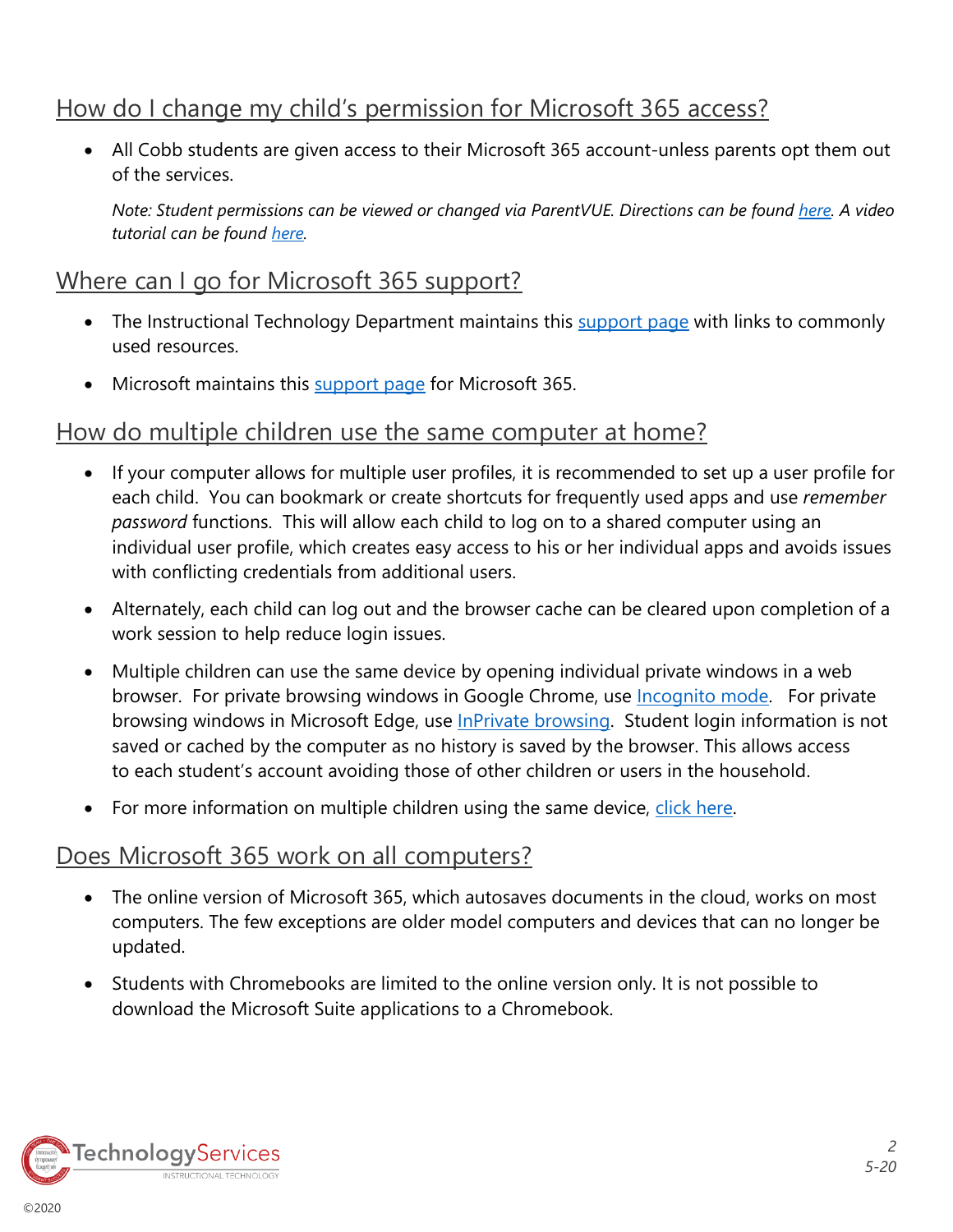• Downloading the Microsoft Suite on PC or Mac computers allows students to work in the applications instead of on the Internet. The desktop applications offer additional features not available online. Each Cobb County School District student can download the Microsoft Suite on up to five computers.

*Note: You can use these directions to download the Microsoft 365 Suite: [PC](https://support.office.com/en-us/article/download-and-install-or-reinstall-microsoft-365-or-office-2019-on-a-pc-or-mac-4414eaaf-0478-48be-9c42-23adc4716658#InstallSteps=Install_on_a_PC) or [Mac](https://support.office.com/en-us/article/download-and-install-or-reinstall-microsoft-365-or-office-2019-on-a-pc-or-mac-4414eaaf-0478-48be-9c42-23adc4716658#InstallSteps=Install_on_a_Mac)*

#### What browser should be used?

• Microsoft 365 works in all updated browsers. All software has occasional browser issues. If problems occur with one browser, students should try another browser to see if the problem is resolved. If problems persist, students or parents should contact the teacher for assistance.

### What kind of device does my child need?

- Devices with Internet access, a camera, and a microphone will be beneficial for students.
- Students can be successful by using PCs, Chromebooks, Macs, iPads, tablets, or smartphones. However, each type of device may work a little differently. For example, Chromebooks cannot download software. Smartphones and some tablets have smaller screens.

### Does my device need a microphone or camera?

• Cameras and microphones are useful for some apps or features your child may use. For example, a microphone is required if your child uses the Dictate feature and a camera is required to participate with video in a Teams video call. Cameras and microphones can be used in multiple ways with Microsoft 365.

## How does my child use Microsoft 365 to log in to other applications?

- Many Cobb County School District applications are supported by Microsoft and the Microsoft 365 login. For directions on using your Microsoft 365 username to access Clever, click [here.](http://www.cobbk12.org/centraloffice/InstructionalTechnology/IL/BYOD/LEARNINGRESOURCES-CleverHomeAccess-FINAL.pdf) For directions on using your Microsoft 365 username to access Cobb Digital Library (MackinVIA app), click [here.](http://www.cobbk12.org/cdl.aspx)
- Teachers who assign tasks in other platforms will provide student usernames and passwords. These may or may not be the child's Microsoft 365 username.

### Does Teams have a parent login for monitoring of assignments?

• FERPA laws prevent parents from having their own access to Teams. However, when possible, parents are encouraged to work alongside their children to view Teams assignments, resources, and teacher-to-class communication. Parents are also encouraged to email teachers with any course-related questions.